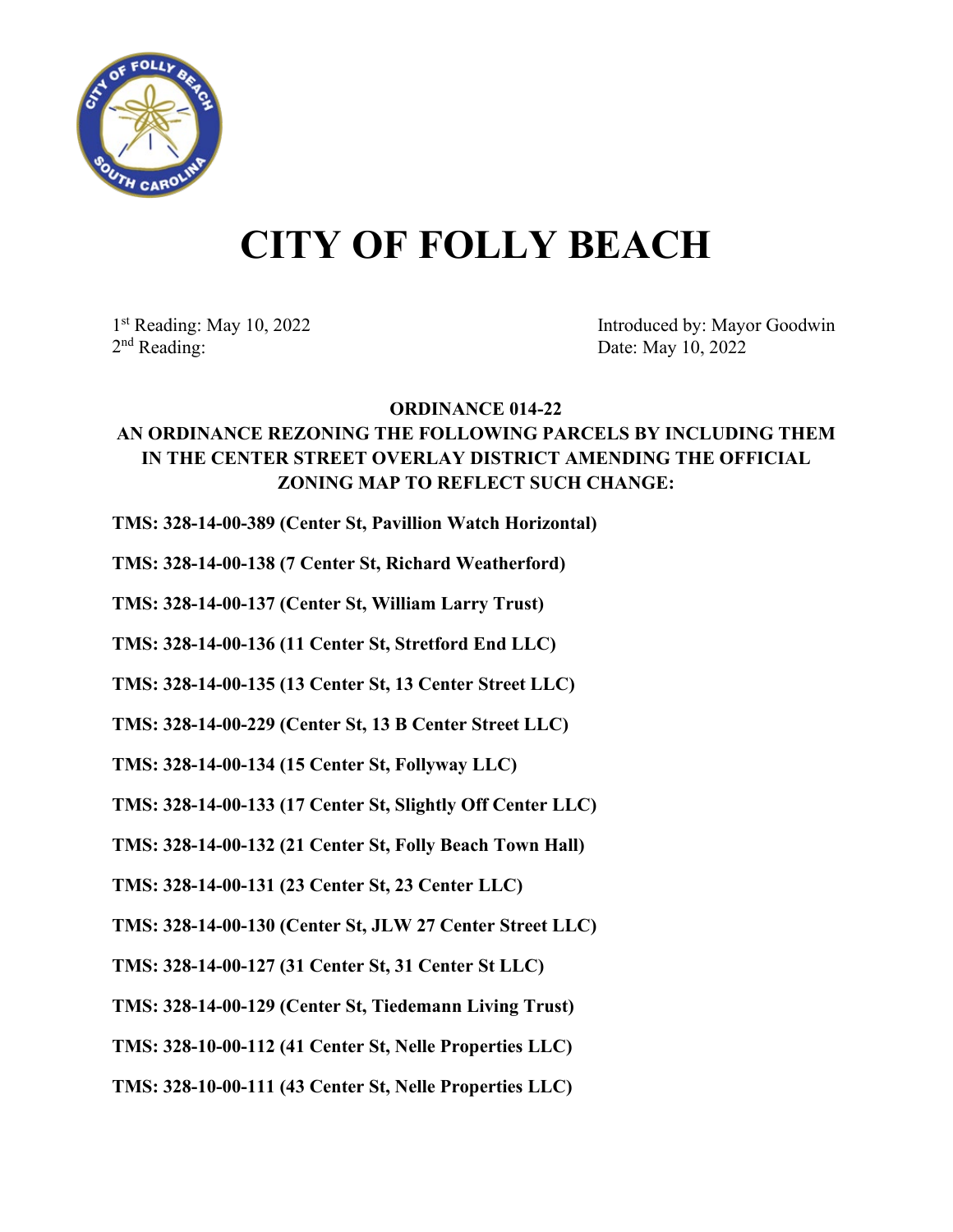- **TMS: 328-10-00-110 (45 Center St, Nelle Properties LLC)**
- **TMS: 328-10-00-105 (57 Center St, City of Folly Beach)**
- **TMS: 328-10-00-070 (Center St, Folly Beach Baptist Church)**
- **TMS: 328-10-00-066 (77 Center St, Folly Beach Baptist Church)**
- **TMS: 328-10-00-065 (79 Center St, Folly Beach Baptist Church)**
- **TMS: 328-10-00-156 (81 Center St, Revlis LLC)**
- **TMS: 328-10-00-158 (Center St, Namoh LLC)**
- **TMS: 328-10-00-064 (83 Center St, Namoh LLC)**
- **TMS: 328-10-00-062 (87 Center St, Hotel Folly LLC)**
- **TMS: 328-10-00-130 (97 Center St, Charleston County Park and Recreation Commission)**
- **TMS: 328-10-00-056 (E Indian Ave, City of Folly Beach)**
- **TMS: 328-10-00-046 (56 Center St, Bishop of Charleston)**
- **TMS: 328-10-00-045 (50 Center St, JMCS Holdings Inc)**
- **TMS: 328-10-00-021 (42 Center St, Circle K Stores Inc)**
- **TMS: 328-14-00-124 (38 Center St, 36-38 Center Street LLC)**
- **TMS: 328-14-00-123 (36 Center St, 36-38 Center Street LLC)**
- **TMS: 328-14-00-122 (34 Center St, Miriam Smith Hickman)**
- **TMS: 328-14-00-121 (32 Center St, Varm Family Limited Partnership)**
- **TMS: 328-14-00-096 (26 Center St, Latitude 33 Investments LLC)**
- **TMS: 328-14-00-095 (22 Center St, Paul Mark Chrysostom)**
- **TMS: 328-14-00-094 (20 Center St, Paul and Theodosia Chrysostom)**
- **TMS: 328-14-00-467 (16 Center St Unit A, 16 Center Street LLC)**
- **TMS: 328-14-00-468 (16 Center St Unit 1, Ritter Family Trust)**
- **TMS: 328-14-00-469 (16 Center St Unit 2, Stephanie Romer and Timothy Glazner)**
- **TMS: 328-14-00-470 (16 Center St Unit 3, Eric Miller)**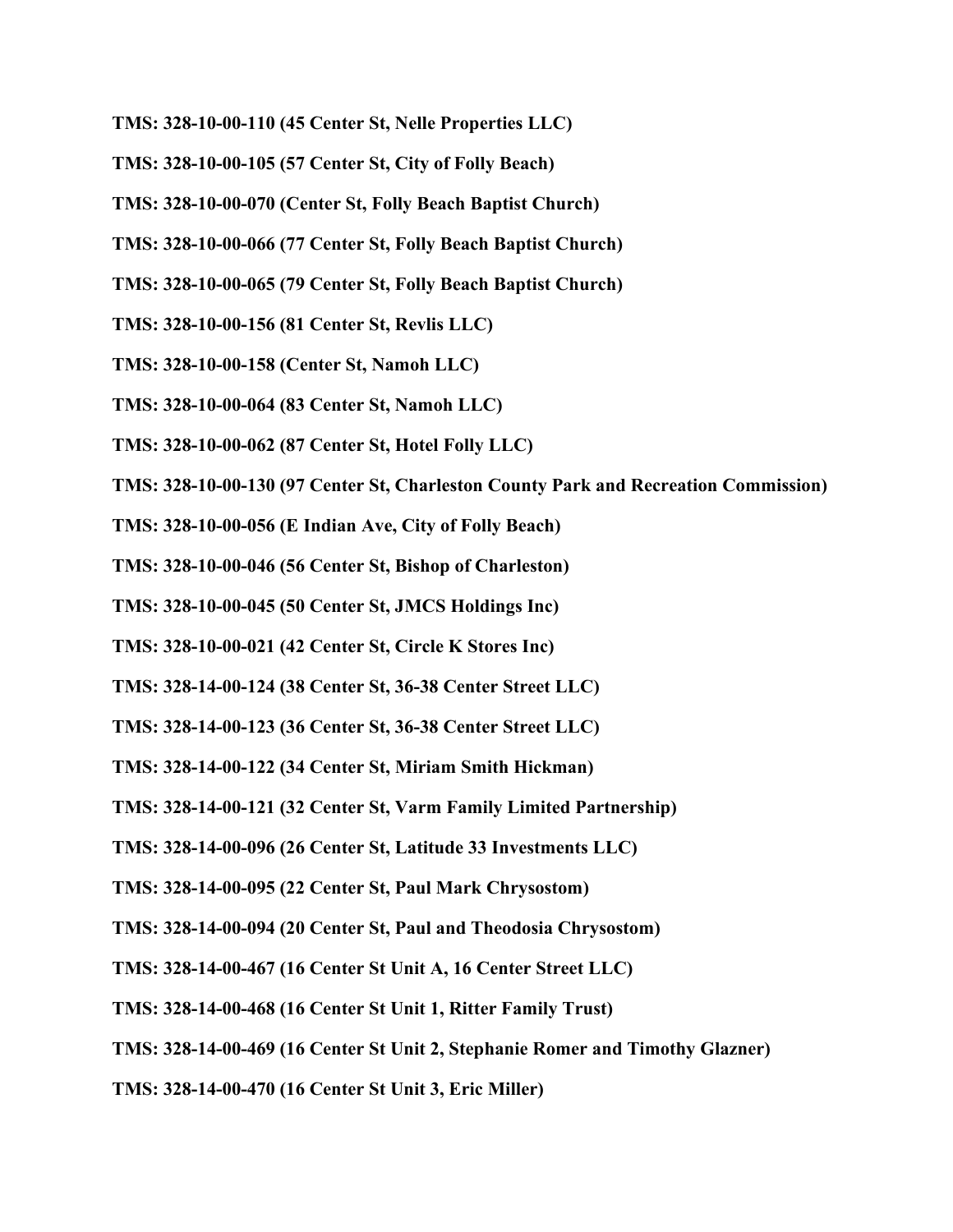**TMS: 328-14-00-471 (16 Center St Unit 4, Edie Mason)** 

**TMS: 328-14-00-472 (16 Center St Unit 5, Andrew and Endia Plunkett)**

**TMS: 328-14-00-473 (16 Center St Unit 6, 16-6 Center Street LLC)**

**TMS: 328-14-00-474 (16 Center St Unit B, Rhodes Living Trust)** 

**TMS: 328-14-00-475 (16 Center St Unit C-1, AJD Folly LLC)** 

**TMS: 328-14-00-476 (16 Center St Unit C-2, AJD Folly LLC)** 

**TMS: 328-14-00-068 (10 Center St, Follyco LLC)** 

**TMS: 328-14-00-041 (8 Center St, Ashley 208 LLC)** 

**TMS: 328-14-00-040 (2 Center St, McKevlin Family Partnership**

- **WHEREAS**, Parcels along Center Street shown as Downtown Commercial on the Future Land Use Map adopted in the *2015 Comprehensive Plan*; and
- **WHEREAS,** The City now desires to amend the boundaries of the commercial districts to more appropriately regulate growth; and
- **WHEREAS,** These parcels warrant a zoning consideration that acknowledges historic patterns of development in this area.

The City Council of Folly Beach, South Carolina, duly assembled, hereby ordains that the Folly Beach Official Zoning Map be amended as follows:

That the Zoning Map of the City of Folly Beach be amended to reflect the rezoning of the following parcels to be included in the Center Street Overlay District:

TMS: 328-14-00-389 (Center St, Pavillion Watch Horizontal)

TMS: 328-14-00-138 (7 Center St, Richard Weatherford)

TMS: 328-14-00-137 (Center St, William Larry)

TMS: 328-14-00-136 (11 Center St, Stretford End LLC)

TMS: 328-14-00-135 (13 Center St, 13 Center Street LLC)

TMS: 328-14-00-229 (Center St, 13 B Center Street LLC)

TMS: 328-14-00-134 (15 Center St, Follyway LLC)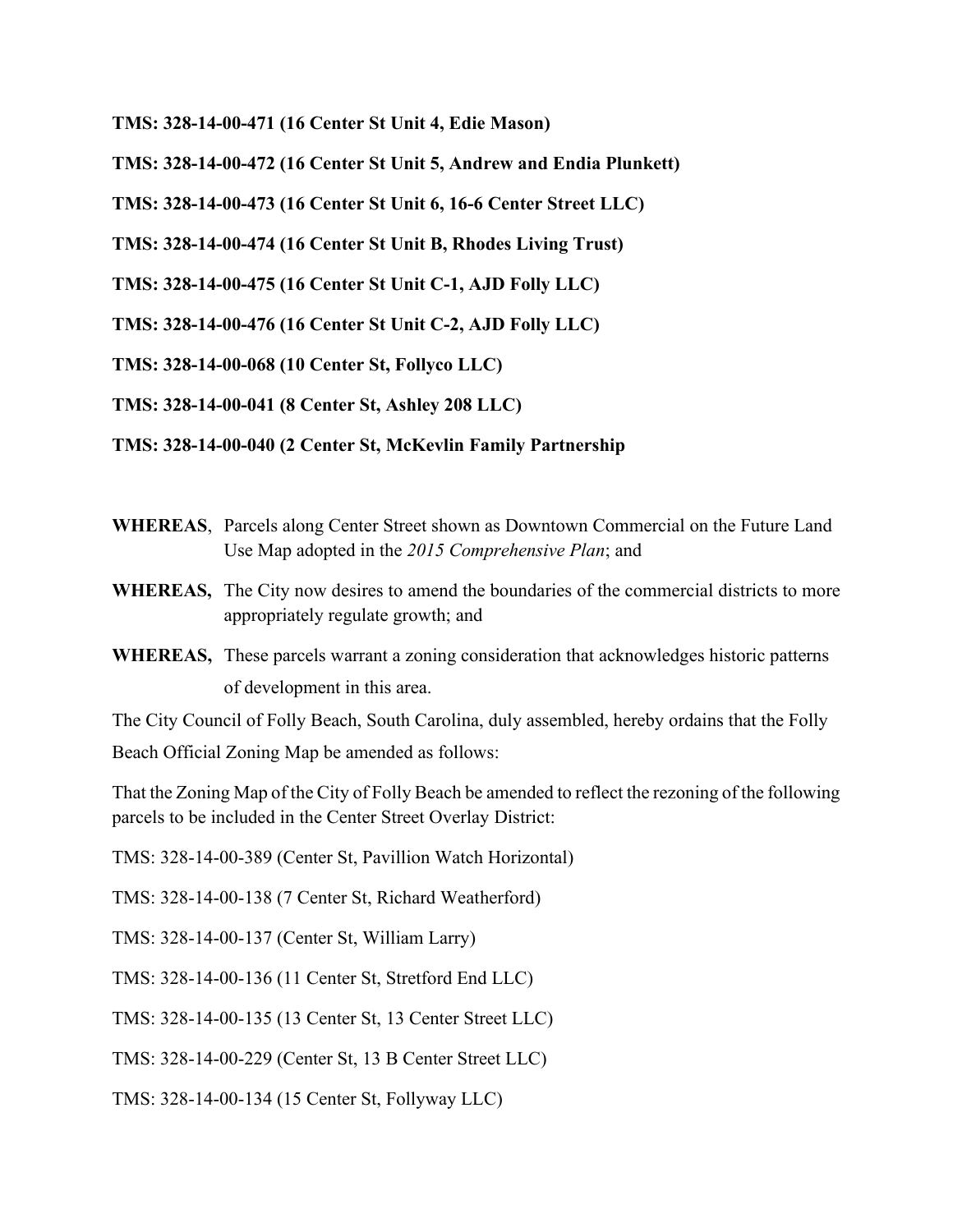- TMS: 328-14-00-133 (17 Center St, Slightly Off Center LLC)
- TMS: 328-14-00-132 (21 Center St, Folly Beach Town Hall)
- TMS: 328-14-00-131 (23 Center St, 23 Center LLC)
- TMS: 328-14-00-130 (Center St, JLW 27 Center Street LLC)
- TMS: 328-14-00-127 (31 Center St, 31 Center St LLC)
- TMS: 328-14-00-129 (Center St, Tiedemann Living Trust)
- TMS: 328-10-00-112 (41 Center St, Nelle Properties LLC)
- TMS: 328-10-00-111 (43 Center St, Nelle Properties LLC)
- TMS: 328-10-00-110 (45 Center St, Nelle Properties LLC)
- TMS: 328-10-00-105 (57 Center St, City of Folly Beach)
- TMS: 328-10-00-070 (Center St, Folly Beach Baptist Church)
- TMS: 328-10-00-066 (77 Center St, Folly Beach Baptist Church)
- TMS: 328-10-00-065 (79 Center St, Folly Beach Baptist Church)
- TMS: 328-10-00-156 (81 Center St, Revlis LLC)
- TMS: 328-10-00-158 (Center St, Namoh LLC)
- TMS: 328-10-00-064 (83 Center St, Namoh LLC)
- TMS: 328-10-00-062 (87 Center St, Hotel Folly LLC)
- TMS: 328-10-00-130 (97 Center St, Charleston County Park and Recreation Commission)
- TMS: 328-10-00-056 (E Indian Ave, City of Folly Beach)
- TMS: 328-10-00-046 (56 Center St, Bishop of Charleston)
- TMS: 328-10-00-045 (50 Center St, JMCS Holdings Inc)
- TMS: 328-10-00-021 (42 Center St, Circle K Stores Inc)
- TMS: 328-14-00-124 (38 Center St, 36-38 Center Street LLC)
- TMS: 328-14-00-123 (36 Center St, 36-38 Center Street LLC)
- TMS: 328-14-00-122 (34 Center St, Miriam Smith Hickman)